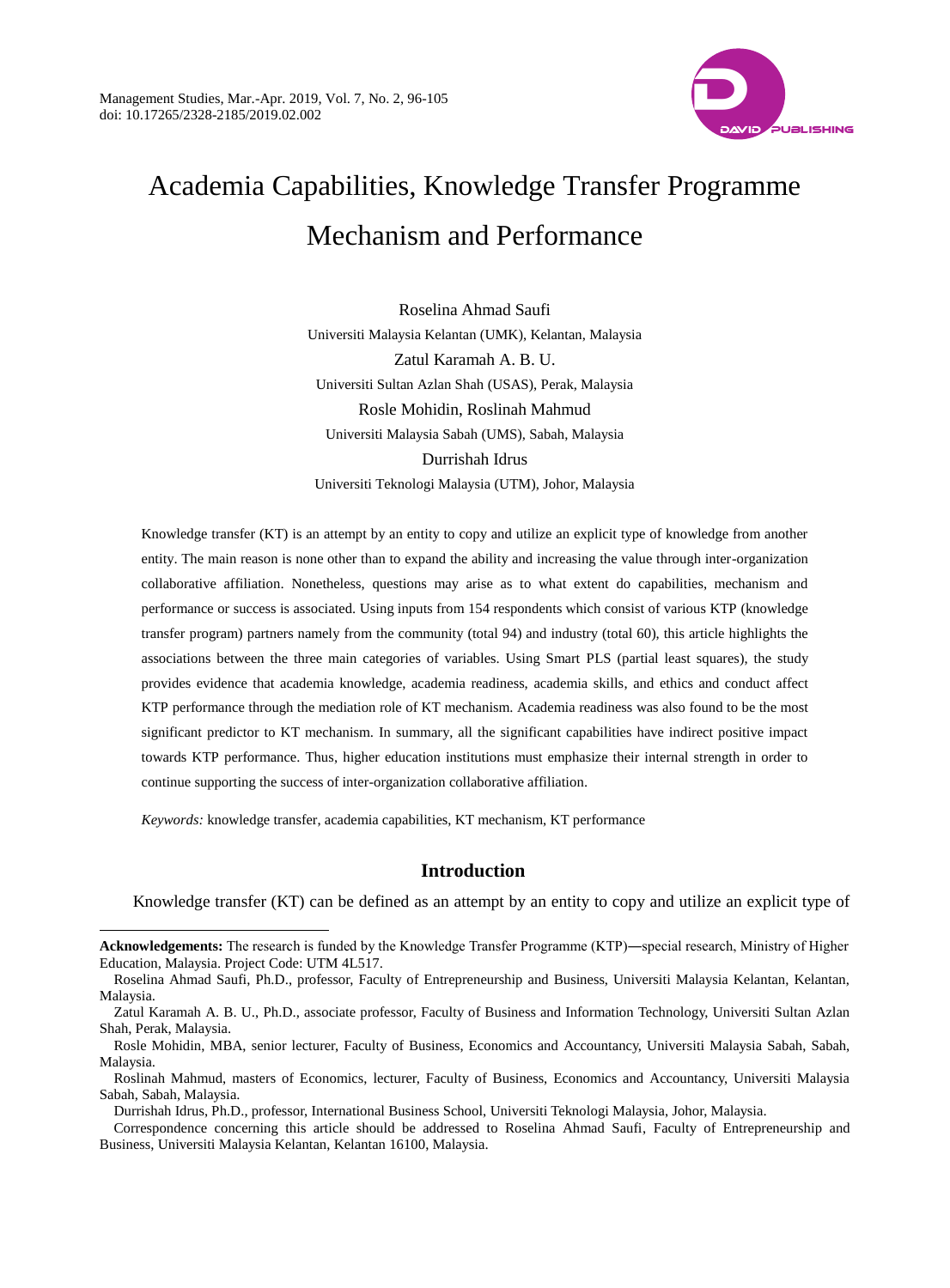knowledge from another entity (Rogers, 1983). KT has identified a myriad of factors that can influence the process and its outcomes, including the antecedents, processes, and mechanisms of knowledge transfer as well as barriers and consequences (When & Montalvo, 2018). The objectives may also include to expanding the ability and increasing the value of an organization by collaborative affiliation (Davenport & Prusak, 2000). Leydesdorff and Etzkowitz (1998) had highlighted the significant role of collaborative relationship between university, industry, and government through entrepreneurial and knowledge seeking activities while maintaining its common traditional role. However, the transfer of knowledge through inter-organization is neither an easy nor a costless task.

The process of transferring the knowledge may have to be gradually developed through vigorous and systematic learning efforts. Higher education provider (HEP) like universities, colleges, and polytechnics are seen as the focal point of multiple academia capabilities and are very much involved with the learning process and knowledge transfer. These capabilities may range from experience, knowledge, readiness, skills, ethics, and conduct. It can be shared and assigned via many ways and finally be able to determine the success of knowledge transfer program (KTP). The sharing mechanism may include collaboration, coaching, community of practice, and facilitated training. The KTP success can be demonstrated either by financial performance, improvement in knowledge, and skills. But to what extend does all these capabilities, mechanisms, and success be associated? Though several studies have highlighted the factors that influence KTP success, limited studies address the relationship between academia capabilities, KTP mechanisms, and its success simultaneously.

The next section of this paper highlights the research objectives. This is followed by the research context in relation to existing literature, research framework, and summary of hypotheses. Subsequent sections deal with methodology, data analysis, path analysis, and hypotheses testing. The final section is on discussion and conclusion with future research suggestions.

# **Research Objectives**

This paper attempts to examine three main objectives:

(1) To identify the influence of academia capabilities towards knowledge transfer mechanism.

(2) To determine the most significant predictor of knowledge transfer mechanism.

(3) To quantify the relationship between knowledge transfer mechanism and knowledge transfer performance.

# **Review of Literature**

Nonaka and Takeuchi's (1995) model highlighted that knowledge transfer consists of four main categories namely socialization, externalization, combinations, and internalization (SECI). The model defines socialization as the direct interaction between external and internal of individual to an organization. This interaction can be done by sharing experiences which may result in acquiring new skills. Externalization happens when individuals in a group interact actively communicate between each other to share their beliefs. The face-to-face interaction provides common platform for members to learn, share instant feedback, and exchange ideas simultaneously. Combination of the knowledge transfer process occurs among groups across an organization and it can be enhanced through information technology assistance. On the other hand, internalization involves understanding and absorbing the explicit knowledge into tacit knowledge. The process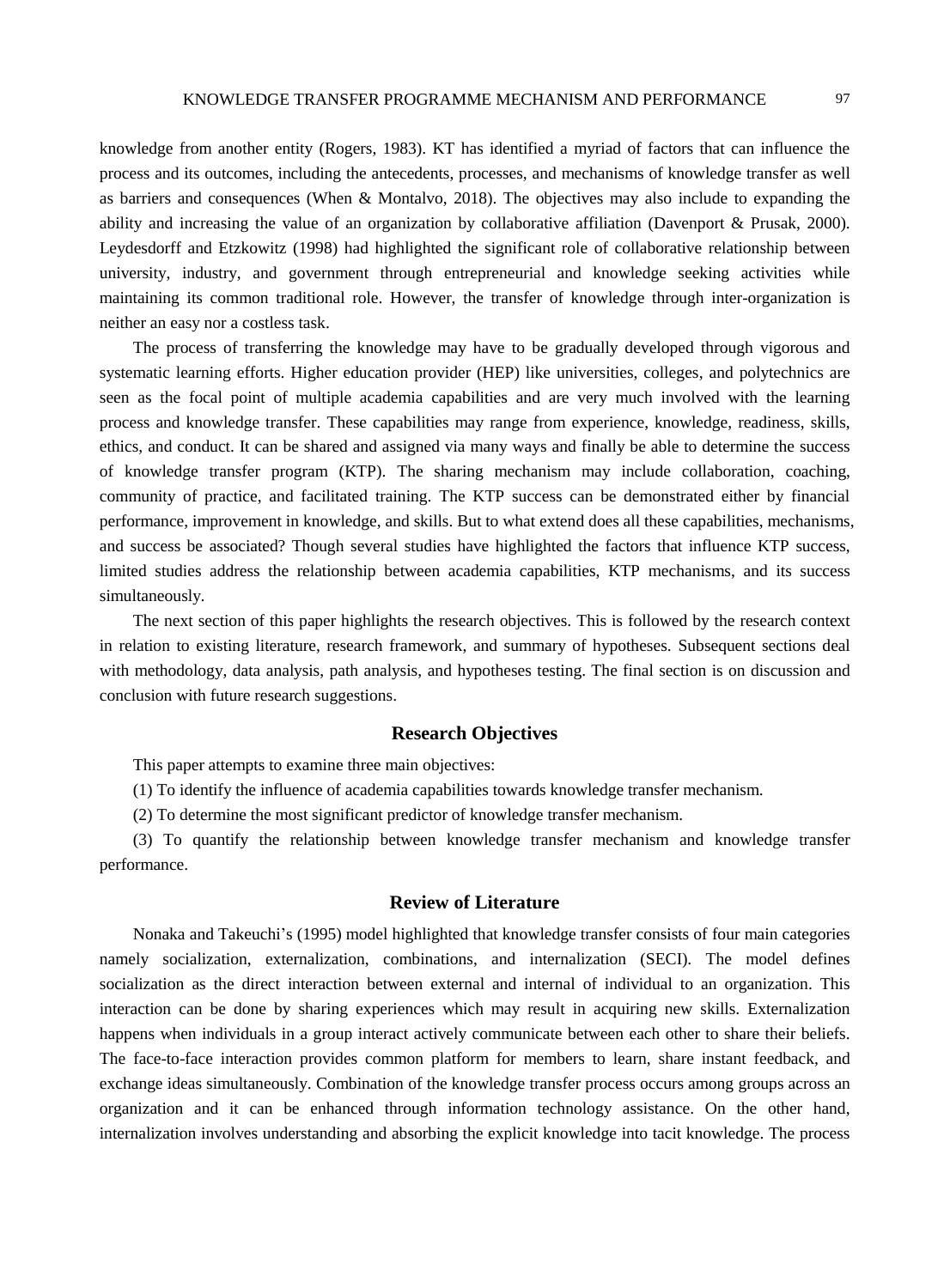can be realised via actual doing or simulations. In today's world, the transfer of the explicit knowledge can be completed, using email and databases as well as the conventional way using briefings and meetings.

## **Academia Capabilities**

**Experience.** Kathoefer and Leker (2012) documented that this academia experience provides significant impact on KT projects. The sustainability and survival of an organization increases if they have more experience and more adaptable to the process (Argote, Ingram, Levine, & Moreland, 2000). Exposure to and experience in the actual industry or community setting will make the process of knowledge transfer more effective.

**Knowledge.** Statistical evidence by Laudry, Amara, and Ouitmet (2007) indicated that differences in levels of knowledge activities across research fields are important. However, a study by Kathoefer and Leker (2012) on barriers toward knowledge transfer found that although universities continue to play vital role in the knowledge society, knowledge particularly on research discipline did not actually have significant influence on KT projects. This condition will definitely influence the linkages between researchers and research users.

**Readiness.** Siemieniuch and Sinclair (2004) proposed that an effective knowledge transfer occurs when one party readiness to transfer knowledge can be matched with the receptive level of an organizational. In this manner, intensity level of knowledge transfer mechanism of enterprises should fit to the type of knowledge. This paper suggests that readiness of the academia to be able to collaborate with this industry or community is essential especially in terms of cognitive stability and readiness.

**Skills.** Advances in knowledge transfer in organization can be supported by the diversity of involved parties in engaging different task, tools, networks, and work synergy (Argote et al., 2000; Argote & Fahrenkopf, 2016; Argote, Aven, & Kush, 2018). Another consideration within this perspective is the ability of an organization to innovate successfully. Innovation, which can be adapted to complexity in an organization, is seen to work closely with technological support (Gilbert & Cordey-Hayes, 1996). This capability, which can be classified as a source of competitive advantage, may improve organizational performance especially to entrepreneurship domain. Academia skill refers to competencies' level acquires by the academia in using any tool, procedure, or technology, and applying the knowledge to the industry/community recipient.

**Ethics and conduct.** It is interesting to note that ethics of KT can be managed from two perspectives of knowledge (Baskerville & Dulipovici, 2006). Firstly, organizational knowledge falls under the theory of intellectual property and secondly; personal knowledge falls under personal privacy theory. The impact for which the former, organizations have the right to buy, sell, and use their corporate knowledge that best suits their needs, while the latter, it is the individuals who have the right to protect the security of their knowledge.

According to Laudry et al. (2007), the process of transferring knowledge will happen more actively when no commercialisation was involved rather than when there was commercialization of protected intellectual property. In fact, different policies have significant influence when different research fields are involved in the process especially when the transfer of information is done informally and unauthorized. Similar findings can also be referred to Kathoefer and Leker (2012) and Koulikov (2011).

## **KT Mechanism**

The mechanism for KT may include collaboration, coaching, community of practice, and facilitated training (Simonin, 1999). Argote et al. (2000) and Gera (2012) highlighted that the support from the human resource management at workplace can minimize and in fact may be able to eliminate knowledge transfer gaps. This will later lead to improvise the performance.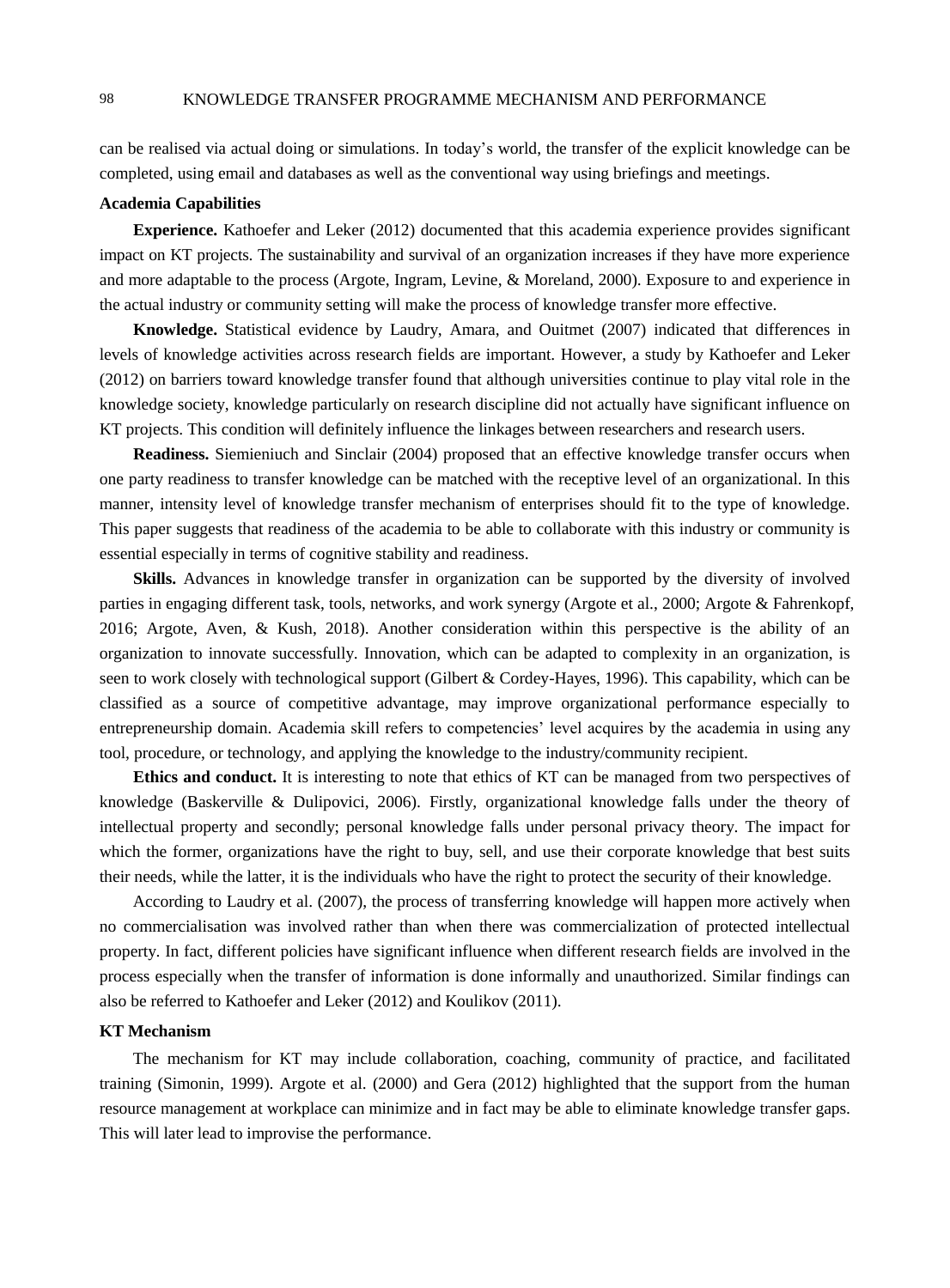## **Research Framework and Hypotheses**

The background of the literature provide support to the formulation of the research framework for examining the relationship between academia capabilities, namely their experience, knowledge, readiness, skills, and ethics and conduct, and the performance of knowledge transfer programme conducted by the public universities in Malaysia (see Figure 1).



*Figure 1.* Research framework.

The summary of hypotheses for this study is as follows:

## Table 1

| H1        | Experience of the academia has a direct positive effect on the mechanism of |
|-----------|-----------------------------------------------------------------------------|
|           | knowledge transfer programme.                                               |
| H2        | Knowledge of the academia has a direct positive effect on the mechanism of  |
|           | knowledge transfer programme.                                               |
| <b>H3</b> | Readiness of the academia has a direct positive effect on the mechanism of  |
|           | knowledge transfer programme.                                               |
| Η4        | Skills of the academia has a direct positive effect on the mechanism of     |
|           | knowledge transfer programme.                                               |
| H5        | Ethics and Conduct of the academia has a direct positive effect on the      |
|           | mechanism of knowledge transfer programme                                   |
| H6        | The knowledge transfer mechanism is positively related to the performance   |
|           | of knowledge transfer programme                                             |

# **Data and Methodology**

## **Respondents**

The list of the expected respondents is provided by the Secretariat of the National Centre for Knowledge Transfer Programme at the Universiti Sains Malaysia. As at 2017, there were 485 KT projects approved to all the 20 public universities in Malaysia. For collecting specific information from a specific group, the purposive sampling is applied (Etikan, Musa, & Alkassim, 2016). The unit of analysis in this study is the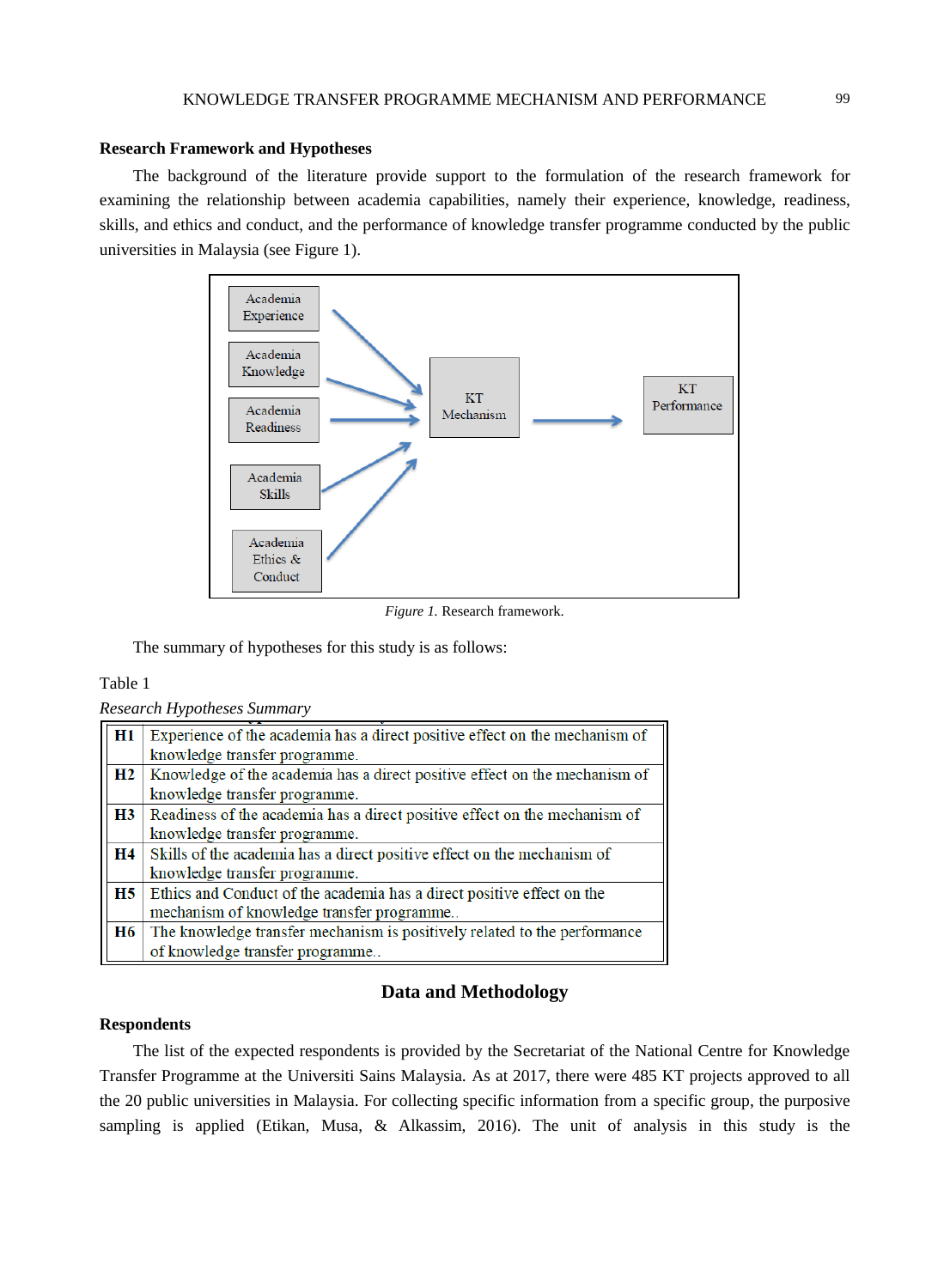community-partners and industry-partners for KTP Research Grant awarded to the selected 11 public universities in Malaysia between 2011 and 2015. These partners are mainly from agriculture, health and natural sciences, tourism, entrepreneurship, and education sectors.

### **Data Collection Instrument and Management**

The research instrument is based on questionnaire that was constructed by using five-point Likert Scale. The foundations of the questionnaire were based on previous studies done by Ken and Cheah (2012), Schofield (2013), and Shah and Chenicheri (2011). In total, 254 questionnaires were distributed for gathering data from the respondents as highlighted in previous section "Respondents". The data collection period, which took almost three months, was employed using multiple methods in that some were personally administered, and others were e-mailed. SPSS version 23 is used for preliminary data management that includes coding and descriptive outputs. Smart PLS 3.0 is then utilized to test all the hypotheses for this study.

### **Goodness of Measures Assessment**

The criteria used for assessing the goodness of measures in this research are validity and reliability. As mentioned by Sekaran and Bougie (2016), validity tests to what extent the developed instrument measures a particular concept and it is intended to measure. Construct validity in particular tests how well the output results gathered for the use of the measure fit the theories around which the test is designed. It is more appropriate to be used in social sciences studies (Cronbach & Meehl, 1955). In fact, construct validity highlights whether the instrument tap the concept as theorized based on convergent validity and discriminant validity.

**Validity tests.** Next is the testing for convergent validity. It determines the extent to which multiple items measure the same construct. It is accessed by factor loadings, composite reliability, and average variance extracted (AVE). Composite reliability measures the degree to which the construct indicators specify the latent, while AVE depicts the average variance shared between indicators/constructs and its measurement error. The recommended value for loadings is greater than 0.5 (Hair, Black, Babin, & Anderson, 2010; Hair, Hult, Ringle, & Sarstedt, 2017), for composite reliability is more than 0.7 (Hair et al., 2010) and for AVE must be greater or equal to 0.50 (Barclay, Thompson, & Higgins, 1995; Hair, Ringle, & Sarstedt, 2013).

For discriminant validity, it measures the degree to which items differentiate among construct or in order words, the uniqueness of a construct (Hair et al., 2013). And based on Fornel-Larcker criterion, it is accessed by looking at the cross loadings among constructs or correlations between the any potential overlapping constructs measure. First assessment is to observe that the loadings of the construct should be strong on itself and low on other constructs. Second assessment is to compare the square root of the AVE values with the latent variables correlations. The squared root shared between each construct and its measures should be greater than its squared root shared between the construct and other constructs (Compeau, Higgins, & Huff, 1999; Fornel & Larcker, 1981).

**Reliability tests.** Reliability evaluates the consistency of the measuring instrument towards whatever concept it is measuring (Hair et al., 2010; Hair et al., 2017). It is tested based on: (1) Cronbach's alpha; and (2) composite reliability. The coefficient for Cronbach's alpha shows the measurement of inter item consistency. The acceptable value for the alpha is 0.6 or more (Nunnally & Beinstein, 1994). Compared to Cronbach's alpha, composite reliability refers to individual reliability. For the latter, a value of 0.70 or greater is considered acceptable (Fornell & Larcker, 1981). Henseler and Sarstedt (2013) considered a score more than 0.6 as an acceptable value for composite reliability.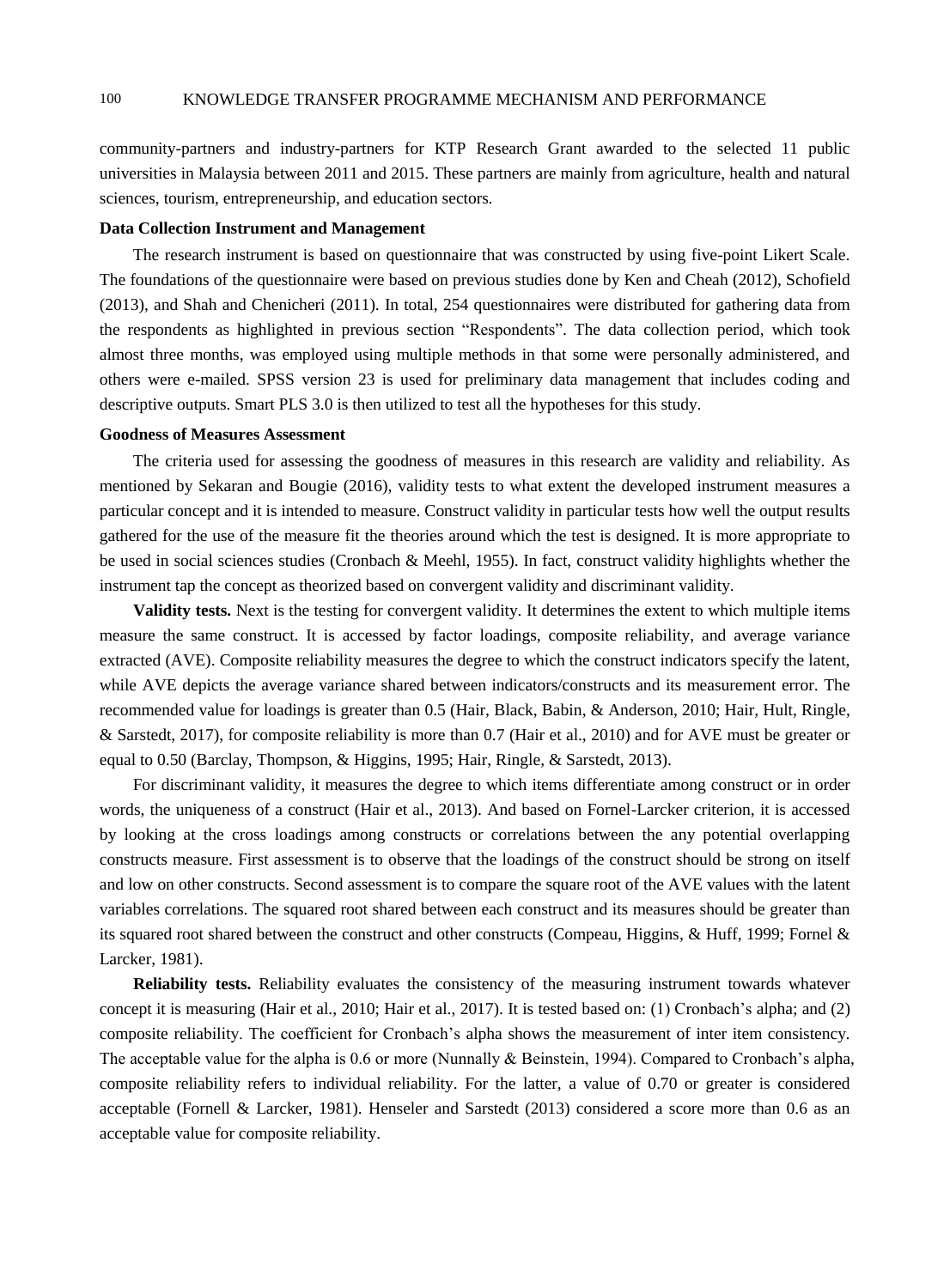## **Hypotheses Testing**

Path analysis provides the results for hypotheses testing. The coefficient and *t*-values highlight whether the variables are significantly related either in positive manner or otherwise. In addition, the  $R^2$  value in the model shows whether the variables can be explained in each tested relationship.

# **Analysis Results**

## **Summary of Respondents**

As highlighted in Figure 2, a total of 154 respondents which consist of various KTP partners namely from the community (total 94) and industry (total 60) are interviewed. In all, a response rate of 61% is recorded. Universiti Putra Malaysia (UPM) [30%] records the highest number of total respondents while the lowest number is Universiti Pertahanan Nasional Malaysia (UPNM) scored 0.6%. UPM also provides the highest number of respondents for both community-partners as well as industry-partners.

## **Convergent Validity**

Table 2 showed that the loadings for all items are above the value of 0.5 as recommended by Hair et al. (2010). The composite reliability (CR) ranged from 0.853 to 0.952. These values also exceeded the recommended value of 0.7 (Hair et al., 2010). The values for AVE also justified the condition where the average variance shared between a construct and its measures should be greater than that shared with other constructs within similar model. It is observed that the values are also higher than 0.5 where its range is from 0.672 (academia knowledge) to 0.865 (academia experiences).



*Figure 2.* Number of respondents segregated by university.

*Notes.* USM―Universiti Sains Malaysi; UMS―Universiti Malaysia Sabah; UMK―Universiti Malaysia Kebangsaan; IIUM―International Islamic University Malaysia; UPM―Universiti Putra Malaysia; UMP―Universiti Malaysia Perlis; UM―Universiti Malaya; UITM―Universiti Teknologi MARA; UMK―Universiti Malaysia Kelantan; UPNM―Universiti Pertahanan Nasional Malaysia; UUM―Universiti Utara Malaysia.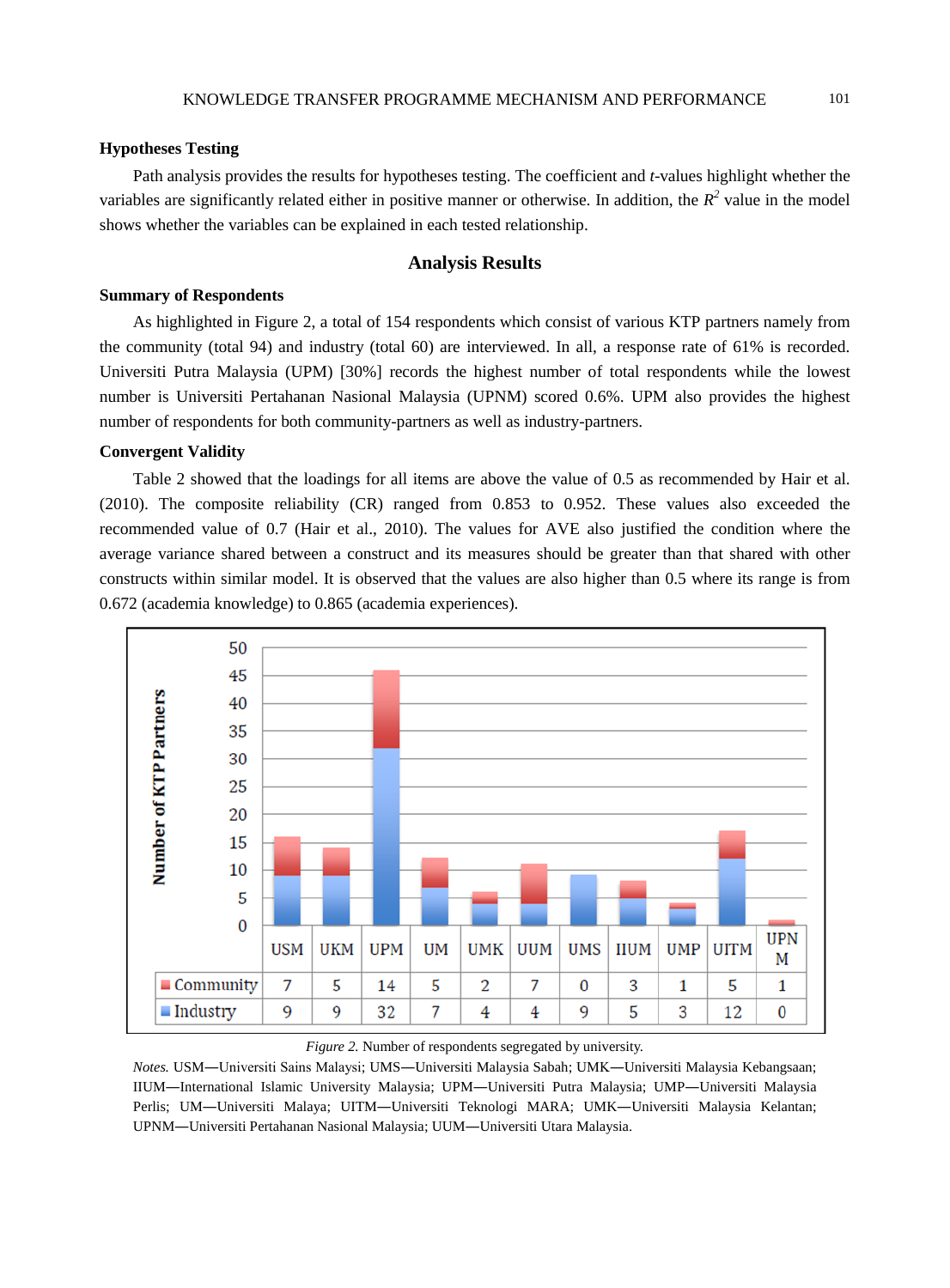## **Reliability Analysis**

Referring to Table 2, the Cronbach's alpha (CA) coefficients exceeded the value of 0.6 (Nunnally & Berstein, 1994). All the composite reliability values which higher than 0.70 (Fornell & Larcker, 1981). Thus, it can be concluded that the measurements are reliable.

## Table 2

| <b>Latent</b>              | <b>Items</b>               | <b>Factor</b>   | CA    | CR    | <b>AVE</b> |
|----------------------------|----------------------------|-----------------|-------|-------|------------|
| <b>Variables</b>           |                            | <b>Loadings</b> |       |       |            |
| Academia                   | PC11                       | 0.943           |       |       |            |
| <b>Experiences</b>         | <b>PC12</b>                | 0.917           | 0.845 | 0.928 | 0.865      |
| <b>Academia</b>            | PC21                       | 0.516           |       |       |            |
| Knowledge                  | <b>PC22</b>                | 0.925           | 0.801 | 0.853 | 0.672      |
|                            | <b>PC23</b>                | 0.945           |       |       |            |
|                            | <b>PC31</b>                | 0.836           |       |       |            |
| Academia                   | <b>PC32</b>                | 0.892           |       |       |            |
| <b>Readiness</b>           | <b>PC33</b>                | 0.878           |       |       |            |
|                            | <b>PC34</b>                | 0.723           | 0.938 | 0.952 | 0.769      |
|                            | <b>PC35</b>                | 0.939           |       |       |            |
|                            | <b>PC36</b>                | 0.971           |       |       |            |
|                            | <b>PC41</b>                | 0.821           |       |       |            |
| Ethics &<br><b>Conduct</b> | <b>PC42</b><br><b>PC44</b> | 0.923<br>0.873  | 0.890 | 0.909 |            |
|                            | <b>PC45</b>                | 0.945           |       |       | 0.722      |
|                            | <b>PC46</b>                | 0.810           |       |       |            |
|                            |                            |                 |       |       |            |
|                            | <b>PC51</b>                | 0.904           |       |       |            |
| Academia                   | <b>PC52</b>                | 0.572           |       |       |            |
| <b>Skills</b>              | <b>PC54</b>                | 0.963           | 0.926 | 0.943 | 0.768      |
|                            | <b>PC56</b>                | 0.903           |       |       |            |
|                            | <b>PH22</b>                | 0.745           |       |       |            |
| KT                         | PH31                       | 0.923           |       |       |            |
| <b>Mechanism</b>           | PH32                       | 0.849           | 0.920 | 0.939 | 0.721      |
|                            | PH33                       | 0.969           |       |       |            |
|                            | PH41                       | 0.898           |       |       |            |
|                            | <b>PH42</b>                | 0.675           |       |       |            |
|                            | PJ <sub>2</sub>            | 0.734           |       |       |            |
| KT                         | PJ3                        | 0.805           |       |       |            |
| Performance                | PJ4                        | 0.902           | 0.923 | 0.933 | 0.738      |
|                            | PJ5                        | 0.933           |       |       |            |
|                            | PJ <sub>6</sub>            | 0.904           |       |       |            |

## **Discriminant Validity**

As shown in Table 3, it is proven that the AVE values (highlighted in bold) by the indicators measuring that constructs are higher than the squared correlations for each construct. In all, both evidences from "Convergent Validity" and "Reliability Analysis" verified that the measurement model demonstrated adequate convergent validity and discriminant validity.

# **Hypotheses Testing**

Both Figure 3 and Table 4 provided statistical evidences for the hypotheses testing.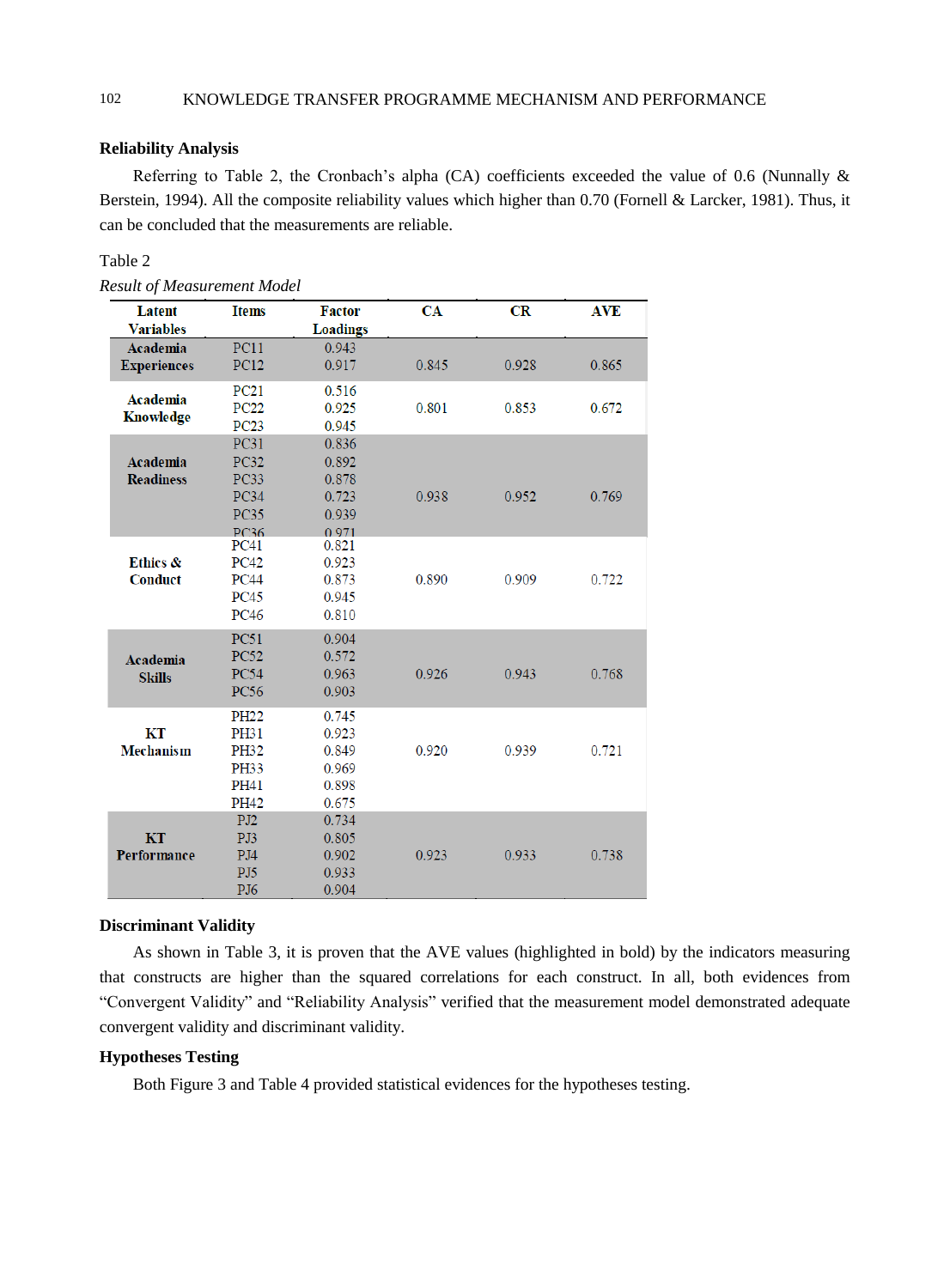Table 3

|    | <b>Latent Variables</b> |       | 2     | 3     | 4     | 5     | 6     | 7     |
|----|-------------------------|-------|-------|-------|-------|-------|-------|-------|
|    | Academia                | 0.930 |       |       |       |       |       |       |
|    | <b>Experience</b>       |       |       |       |       |       |       |       |
|    | 2. Academia             | 0.389 | 0.821 |       |       |       |       |       |
|    | Knowledge               |       |       |       |       |       |       |       |
| 3. | Academia                | 0.827 | 0.480 | 0.877 |       |       |       |       |
|    | <b>Readiness</b>        |       |       |       |       |       |       |       |
|    | 4. Academia Skills      | 0.401 | 0.191 | 0.444 | 0.850 |       |       |       |
|    | 5. Ethics & Conduct     | 0.854 | 0.475 | 0.814 | 0.481 | 0.876 |       |       |
|    | 6. KT Mechanism         | 0.722 | 0.624 | 0.898 | 0.488 | 0.795 | 0.849 |       |
| 7. | <b>KT Performance</b>   | 0.780 | 0.268 | 0.837 | 0.495 | 0.813 | 0.650 | 0.860 |

*Discriminant Validity of Construct (Fornell and Larcker Method)*

Note: Diagonals represent the square root of the AVE while the other entries represent the correlations



*Figure 3.* Path analysis results.

The  $R^2$  value of 0.721 suggested that 72.1% of the variance of KT mechanism can be explained by academia knowledge, academia readiness, academia skills, and academia ethics and conduct. It is also clearly indicated that all four are positively significant where the coefficients are  $0.232$  ( $p < 0.01$ ),  $0.738$  ( $p < 0.01$ ), 0.098 ( $p < 0.05$ ), and 0.184 ( $p < 0.01$ ) respectively. Nonetheless, academia experience did not share the same trait where it was not a significant predictor for KT mechanism. Thus, H2, H3, H4, and H5 are supported except for H1 (see Table 4).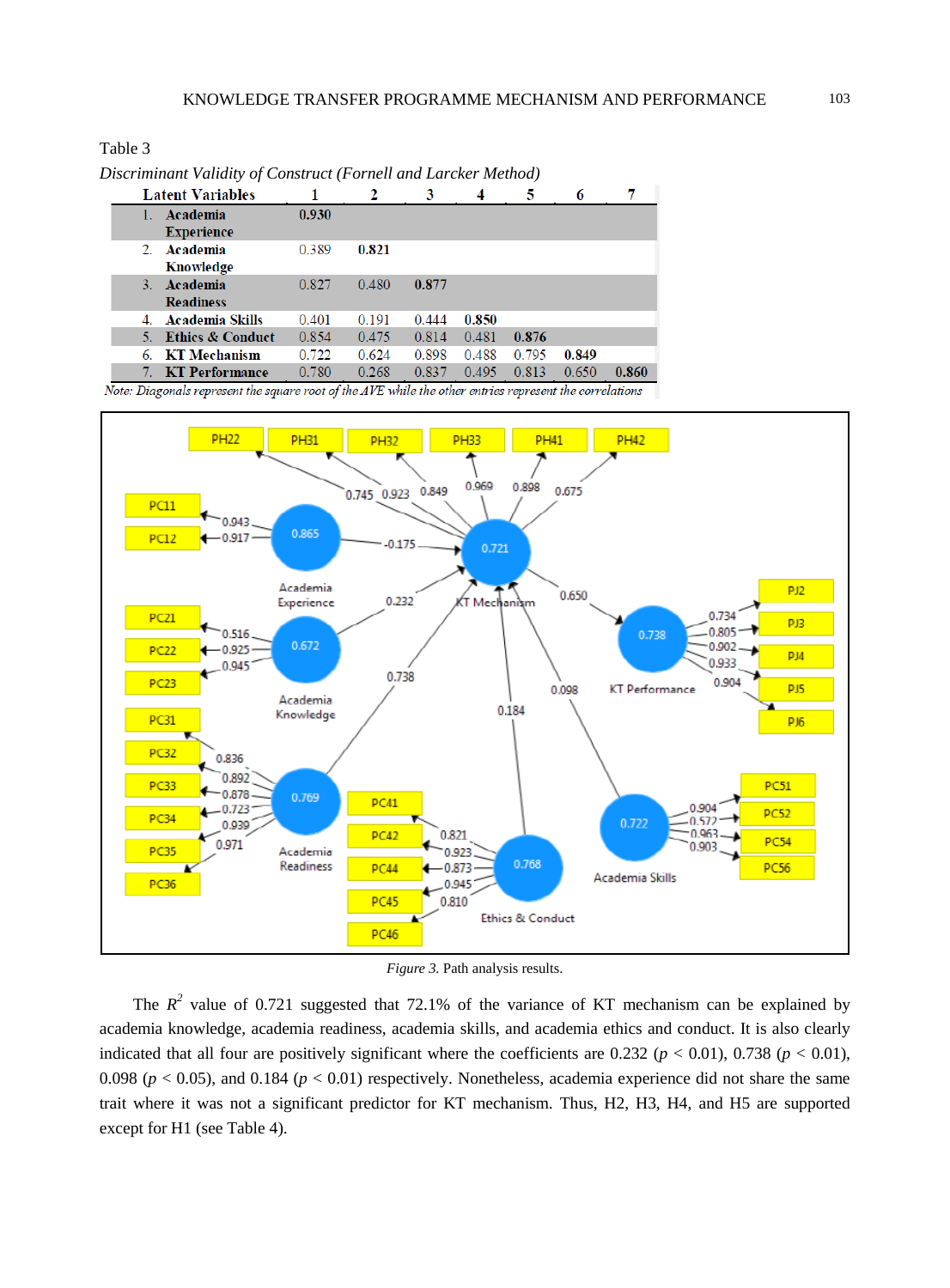## 104 KNOWLEDGE TRANSFER PROGRAMME MECHANISM AND PERFORMANCE

H6 was also supported as the  $R^2$  value is recorded at 0.738. The result indicated that 73.8% of the variance in KTP performance could be explained by KT mechanism. In fact, a positive relationship between these two can be observed ( $\beta$  = 0.650,  $p$  < 0.01). Hence, the outputs of the study provide evidence that academia knowledge, academia readiness, academia skills, and academia ethics and conduct affect KT performance through the mediation role of KT mechanism. In this study, it was observed that academia readiness was the most significant predictor to KT mechanism.

#### Table 4

## *Path Coefficient and Hypothesis Testing*

| <b>Relationship</b>                                    | Coefficient | <b>T-Value</b> | <b>Supported</b> |
|--------------------------------------------------------|-------------|----------------|------------------|
| <b>Experiences</b><br>Academia<br>KT.<br>$\rightarrow$ | $-0.175$    | 2.466          | N <sub>0</sub>   |
| <b>Mechanism</b>                                       |             |                |                  |
| Academia Knowledge -> KT Mechanism                     | 0.232       | $5.607**$      | Yes              |
| Academia Readiness -> KT Mechanism                     | 0.738       | $13.316**$     | <b>Yes</b>       |
| Academia Skills -> KT Mechanism                        | 0.098       | $2.130*$       | Yes              |
| Ethics & Conduct -> KT Mechanism                       | 0.184       | $2.530**$      | <b>Yes</b>       |
| KT Mechanism -> KTP Performance                        | 0.650       | $25.214**$     | Yes              |

*Note:*  ${}^*\!p = 0.05$ ;  ${}^*\!{}^*\!p = 0.01$ 

This paper highlights three main objectives, namely the influence of academia capabilities towards the KT mechanism, the most significant predictor for KT mechanism, and the relationship between KT mechanism and KT performance. It can be summarized that four independent variables―academia knowledge, academia readiness, academia skills, and academia ethics and conduct affect KT performance through the mediation role of KT mechanism. Among the four variables, academia readiness is found to be the most significant predictor for KT mechanism with all significant capabilities' items showed indirect positive impact towards KT performance. The study thus implies that higher education institutions must emphasize their internal strength in order to continue supporting the success of inter-organization collaborative affiliation. Academia capabilities must be continuously developed to ensure effective implementation of knowledge transfer programme.

## **References**

- Argote, L., & Fahrenkopf, E. (2016). Knowledge transfer in organizations: The roles of members, tasks, tools and networks. *Organizational Behavior and Human Decision Processes, 136*(C), 146-159.
- Argote, L., Aven, B., & Kush, J. A. (2018). The effects of communication networks and turnover on transactive memory and group performance. *Organization Science, 29*(2), 191-201.
- Argote, L., Ingram, P., Levine, J. M., & Moreland, R. L. (2000). Knowledge transfer in organizations: Learning from the experience of others. *Organizational Behavior and Human Decision Processes, 82*(1), 1-8.
- Barclay, D., Thompson, R., & Higgins, C. (1995). The partial least squares (PLS) approach to causal modeling: Personal computer adoption and use an illustration. *Technology Studies, 2*(2), 285-309.
- Baskerville, R., & Dulipovici, A. (2006). The theoretical foundations of knowledge management. *Knowledge Management Research & Practice, 4*, 83-105.
- Compeau, D. R., Higgins, C. A., & Huff, S. (1999). Social cognitive theory and individual reactions to computing technology: A longitudinal-study. *MIS Quarterly, 23*(2), 145-158.

Cronbach, L. J., & Meehl, P. E. (1955). Construct validity in psychological tests. *Psychological Bulletin, 52*, 281-302.

Davenport, T., & Prusak, L. (2000). *Working knowledge: How organizations manage what they know*. Boston: Harvard Business School Press.